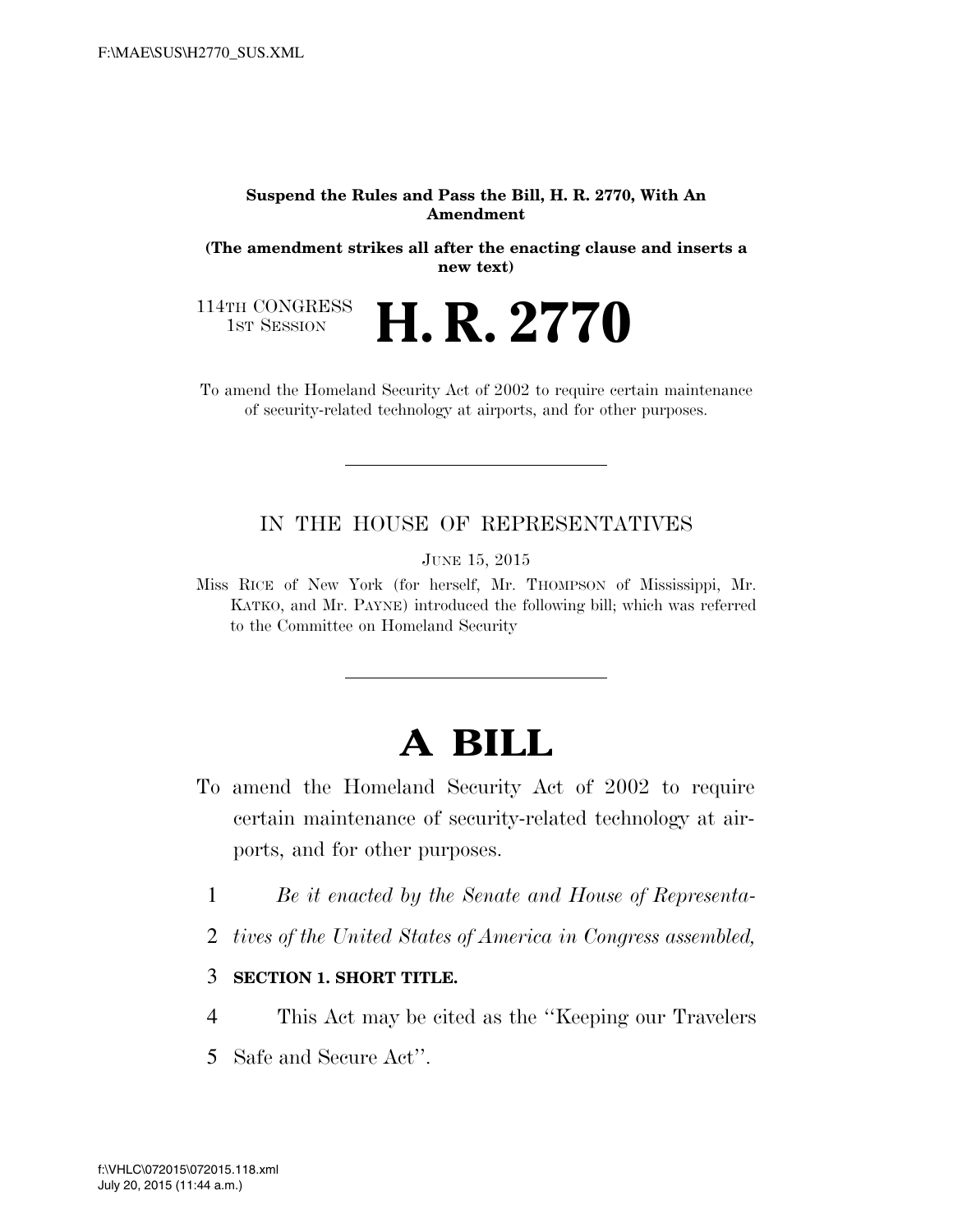#### 

### **SEC. 2. FINDINGS.**

Congress finds the following:

 (1) The Administrator of the Transportation Security Administration has stated that the mainte- nance of security-related technology such as x-rays, explosive trace detection systems, explosive detection systems, liquid scanners, and enhanced walk-through metal detectors, is central to the execution of Trans- portation Security Administration's mission to pro-tect United States transportation systems.

 (2) Preventive and corrective maintenance is es- sential to ensuring and extending the service lives of security-related technology.

 (3) In May 2015, the Inspector General of the Department of Homeland Security, reporting on the results of a performance audit conducted between December 2013 and November 2014, concluded that because the Transportation Security Administration did not properly manage the maintenance of its se- curity-related technology deployed to airports, it can- not be assured that routine preventive maintenance is performed or that equipment is repaired and ready for operational use.

 (4) Specifically, the Inspector General found that the Transportation Security Administration did not issue adequate policies and procedures to docu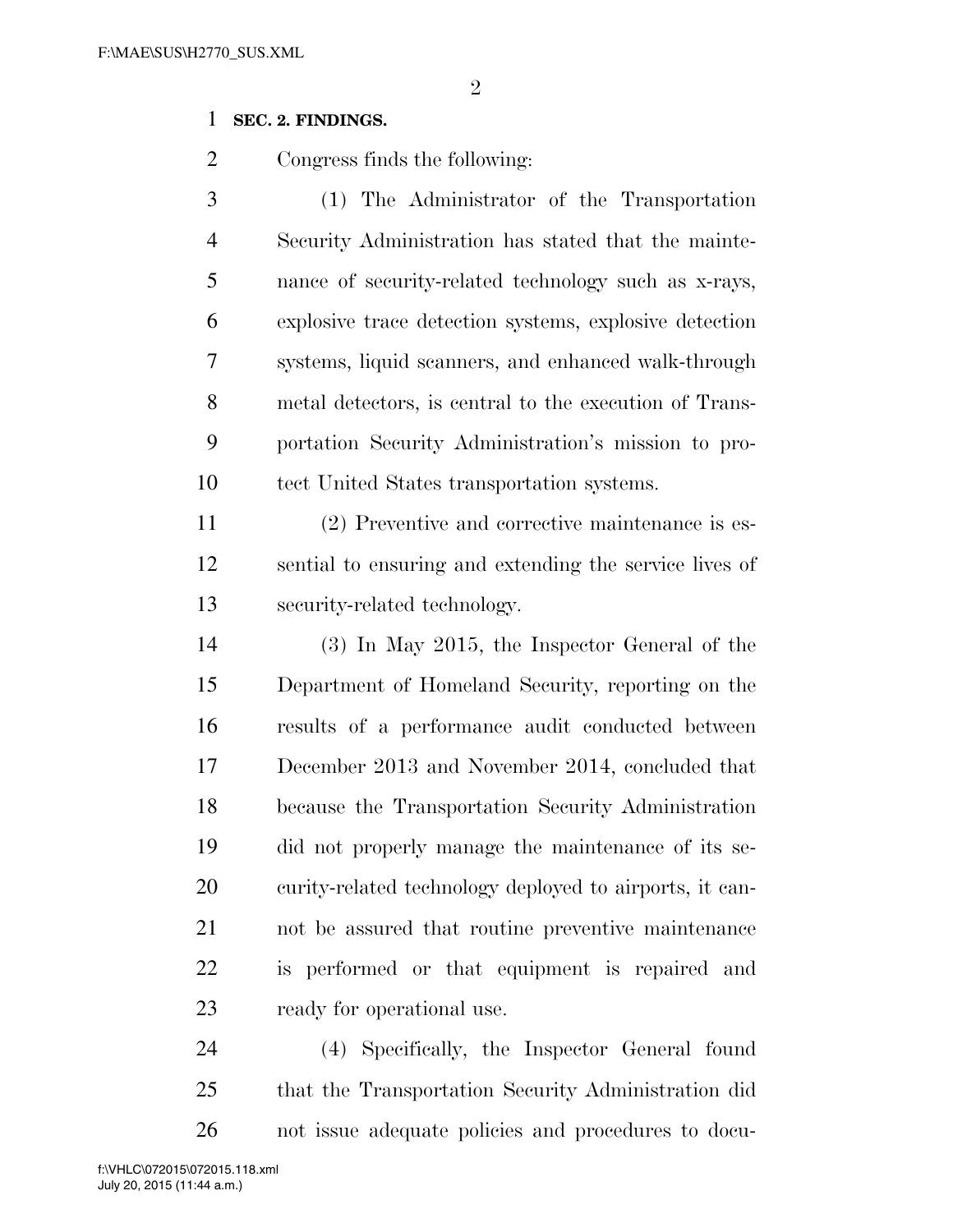ment, track, and maintain preventive maintenance actions at the airport level and oversight of con- tractor-performed maintenance needed to be strengthened.

 (5) According to the Inspector General, if the equipment is not fully operational, the Transpor- tation Security Administration may have to use other screening measures that may be less effective at detecting dangerous items, thereby potentially jeopardizing passenger safety and security.

## **SEC. 3. MAINTENANCE OF SECURITY-RELATED TECH-NOLOGY.**

 (a) IN GENERAL.—Title XVI of the Homeland Secu- rity Act of 2002 (6 U.S.C. 561 et seq.) is amended by adding at the end the following:

# **''Subtitle C—Maintenance of**

## **Security-Related Technology**

### **''SEC. 1621. MAINTENANCE VALIDATION AND OVERSIGHT.**

 ''(a) IN GENERAL.—Not later than 180 days after the date of the enactment of this subtitle, the Adminis- trator shall develop and implement a preventive mainte- nance validation process for security-related technology deployed to airports.

 ''(b) MAINTENANCE BY ADMINISTRATION PER-SONNEL AT AIRPORTS.—For maintenance to be carried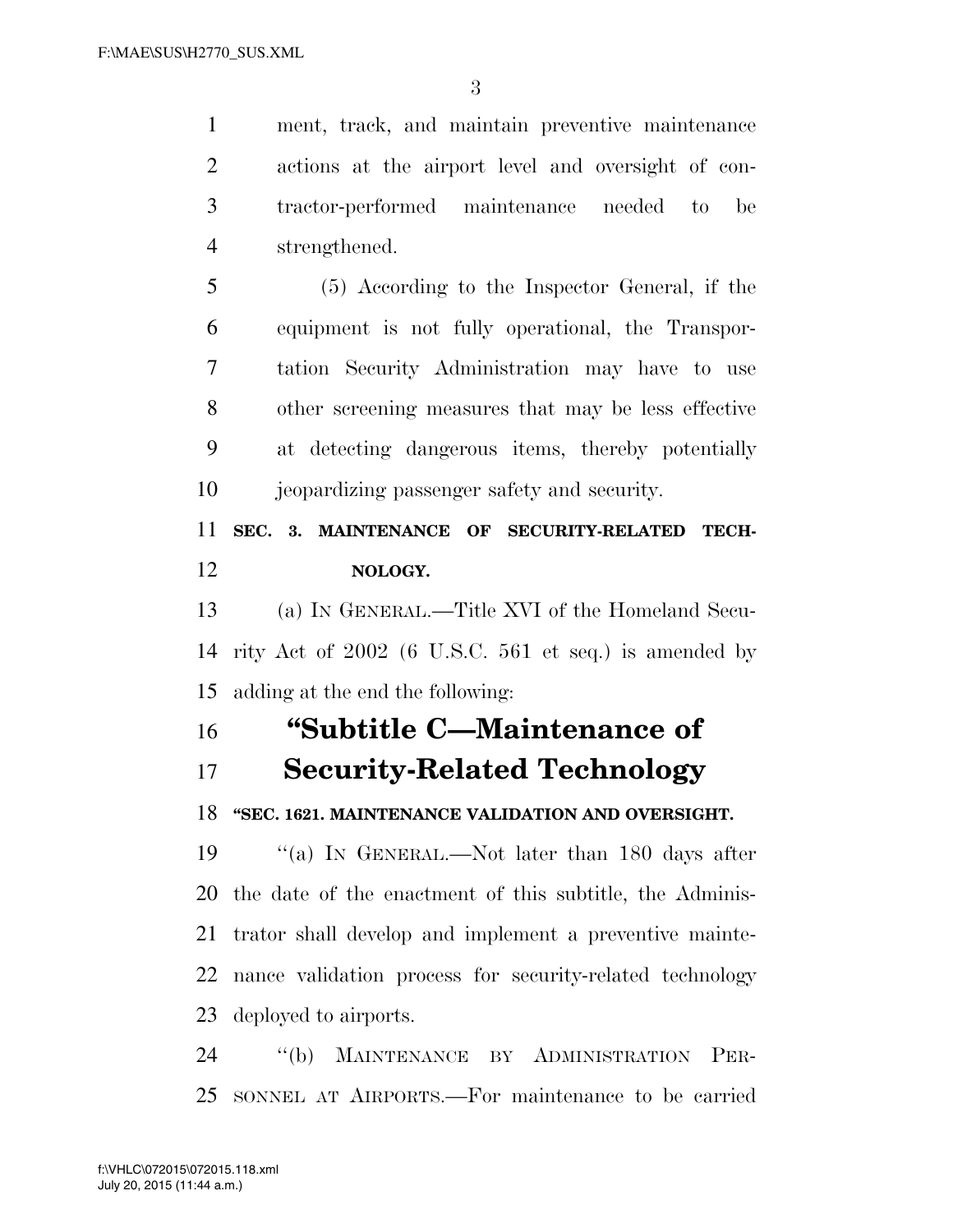out by Administration personnel at airports, the process referred to in subsection (a) shall include the following: 3 (1) Guidance to Administration personnel, equipment maintenance technicians, and other per- sonnel at airports specifying how to conduct and document preventive maintenance actions. 7 ''(2) Mechanisms for the Administrator to verify compliance with the guidance issued pursuant to paragraph (1). ''(c) MAINTENANCE BY CONTRACTORS AT AIR- PORTS.—For maintenance to be carried out by a con- tractor at airports, the process referred to in subsection (a) shall require the following:  $\frac{1}{2}$  (1) Provision of monthly preventive mainte- nance schedules to appropriate Administration per- sonnel at each airport that includes information on each action to be completed by a contractor. 18 ''(2) Notification to appropriate Administration personnel at each airport when maintenance action is completed by a contractor. "(3) A process for independent validation by a 22 third party of contractor maintenance. ''(d) PENALTIES FOR NONCOMPLIANCE.—The Ad- ministrator shall require maintenance contracts for secu-rity-related technology deployed to airports to include pen